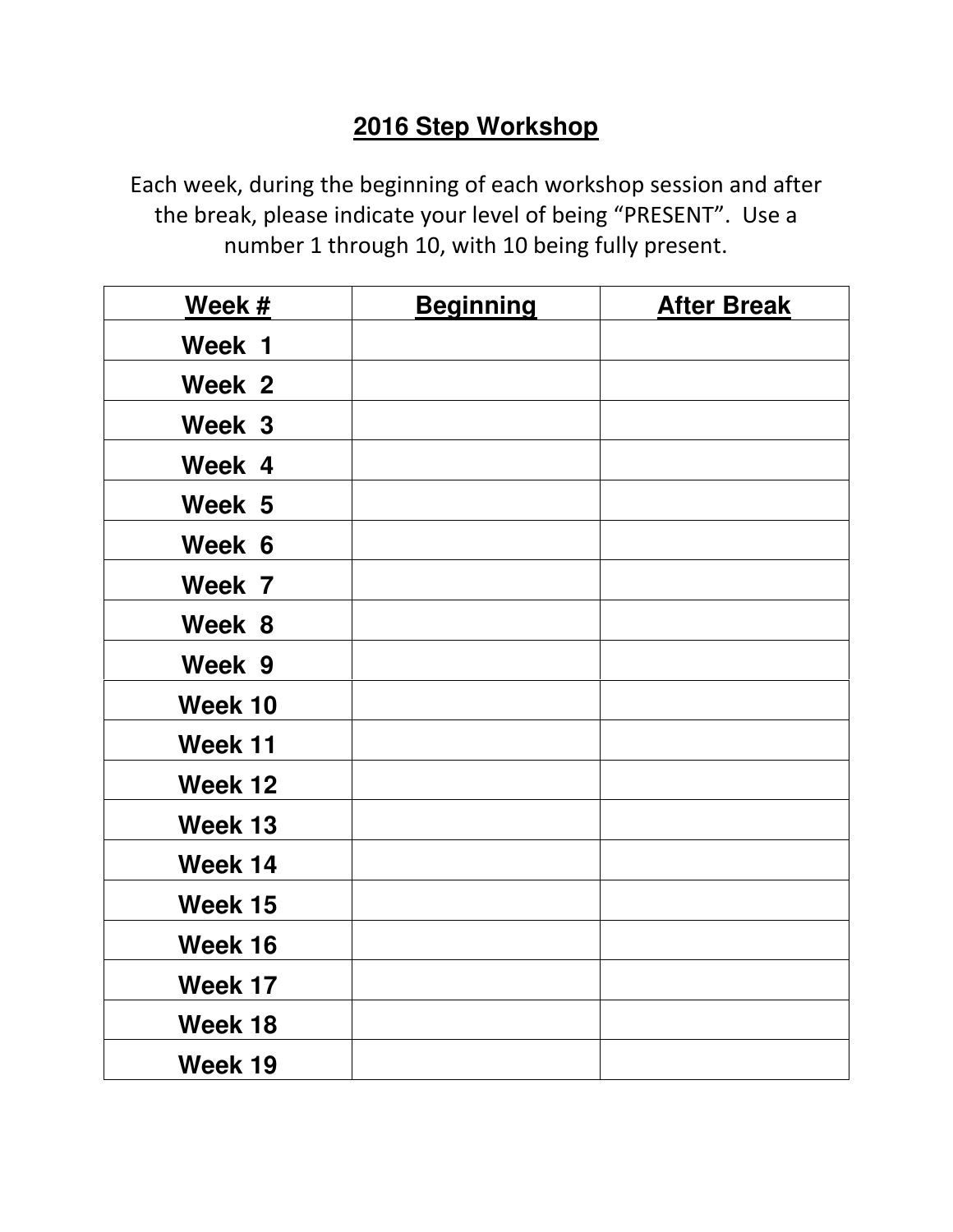## **The Big Book Workshop Format**

Good evening, my name is \_\_\_\_\_\_\_\_\_\_\_\_\_\_\_\_\_\_\_\_\_\_\_, and I'm an alcoholic. Welcome to the Big Book Workshop. We as leaders do not consider ourselves to be the gurus of The Big Book of Alcoholics Anonymous. We do not consider ourselves to be experts in anything at all. For those who care to, please join me in a moment of silence to remind us of why we are here, and for the alcoholic who still suffers.

Please join me in the workshop prayer:

**"God, let me set aside everything I think I know about you, AA, myself, and my disease, for an open mind and a new experience. Let me be honest and thorough. Amen."** 

For the first couple of weeks we will go around the room and introduce ourselves in order to get to know one another.

**Purpose**: It is the purpose of this workshop to experience the recovery process as outlined in The Big Book of Alcoholics Anonymous, either for the first time or again, so that we may better carry out and understand our primary purpose; to stay sober and carry the message to the still-suffering alcoholic.

We are here to talk about recovery only and to go through the Twelve-Step process as outlined in The Big Book of Alcoholics Anonymous. This is not an emotional or intellectual exercise. This is a spiritual exercise so that we can all recover and experience the recovery process as we read it together. It is recommended that anything that you hear here that cannot be reconciled in The Big Book, Twelve and Twelve, or any other AA-approved literature be simply ignored. THIS IS NOT A CROSS-TALK WORKSHOP.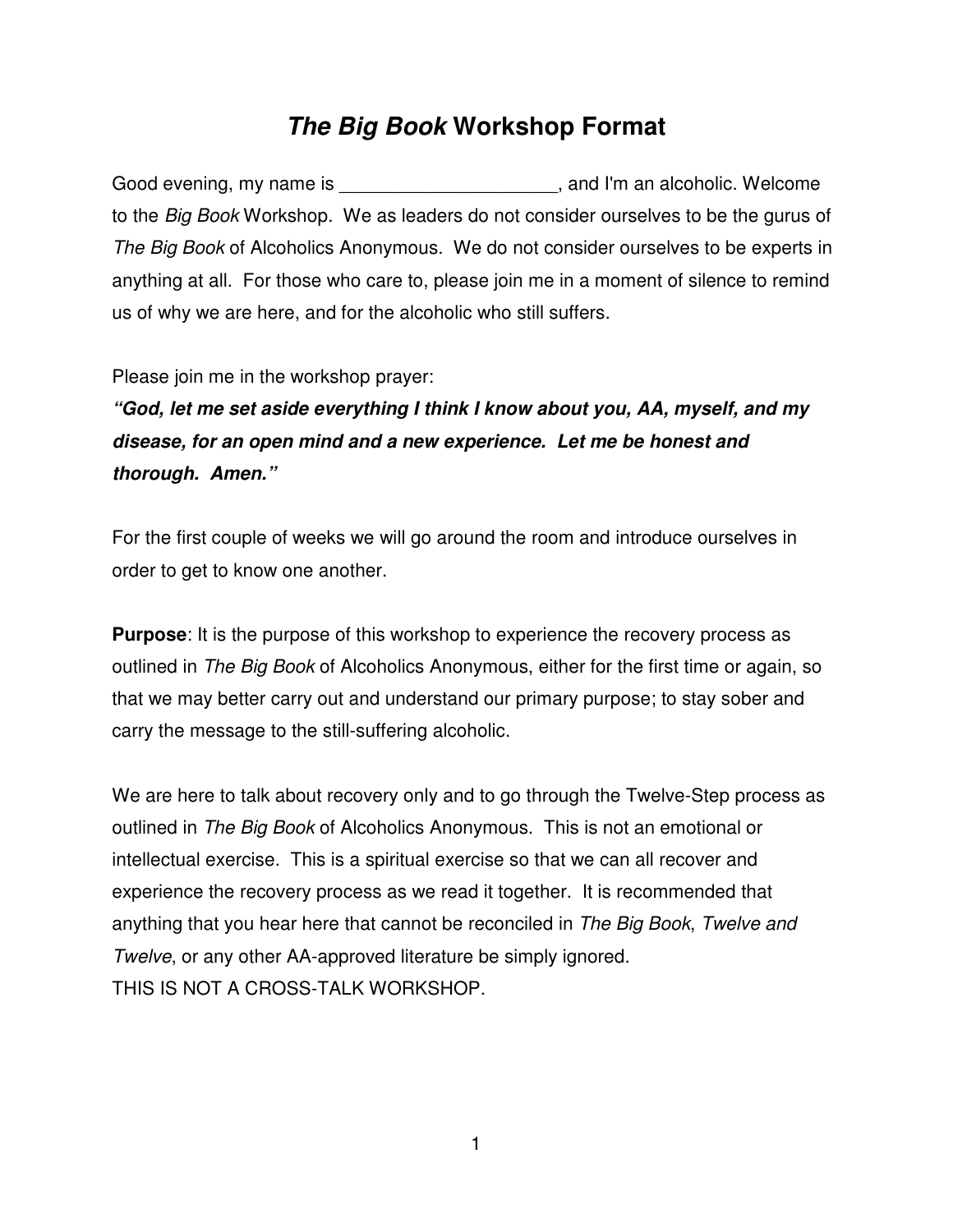# **WEEK ONE – INTRODUCTION, OBJECTIVES, AND GOALS**

## **STEP STUDY OUTLINE AND ASSIGNMENT SHEETS**

The following is a suggested assignment sheet as outlined for use by this Step Study Workshop. It is suggested that before the study is completed, each member completes Steps One through Twelve.

**PRELIMINARY:** During the first meeting we will review this outline regarding the purpose, plan, and meeting format of the workshop. It is important that the commitment section of this outline be carefully reviewed and that you thoroughly understand that you are committing to taking the Steps. It is most helpful that everyone attend and be present as much as possible. It is also suggested that the homework be done soon after the class and then reviewed with your sponsor before the next workshop meeting. We will not be completing or reviewing the homework in this workshop. You will need to do your homework with your sponsor in preparation for the following week's meeting.

#### **1. PURPOSE**:

- a. To provide the person who has not worked the Twelve Steps with motivation and assistance in taking the Twelve Steps.
- b. To provide those who have worked the Twelve Steps with an opportunity and the motivation to do it again and to help those who have not yet taken the Twelve Steps.

#### **2. PLAN**:

- a. There is no designated seating arrangement, but the seat you choose tonight will be where you sit throughout the entire workshop. Additionally, your communication (before and after the workshop meeting, NOT during) with the other members of your table is crucial to your success here.
- b. During the introductory meeting, all in attendance will:
	- i. **Commit** to stay with their table.
	- ii. **Commit** to do all the steps as suggested in The Big Book.
	- iii. Those who have previously done a workshop will be asked to **commit** to do it once more as part of their Twelfth Step.
	- iv. **Commit** to attend the meetings except on rare and extremely unusual circumstances. Each member really needs to attend and be present each week. If you cannot attend, notify a member of your table or another workshop member and advise them of your situation.
	- v. **Commit** to exchange phone numbers and making a phone call and/or personal contact with one or more members of their table during each week of the workshop and sharing your problems and/or experience with the assignment for that week.
- c. The time to complete the workshop is nineteen weeks.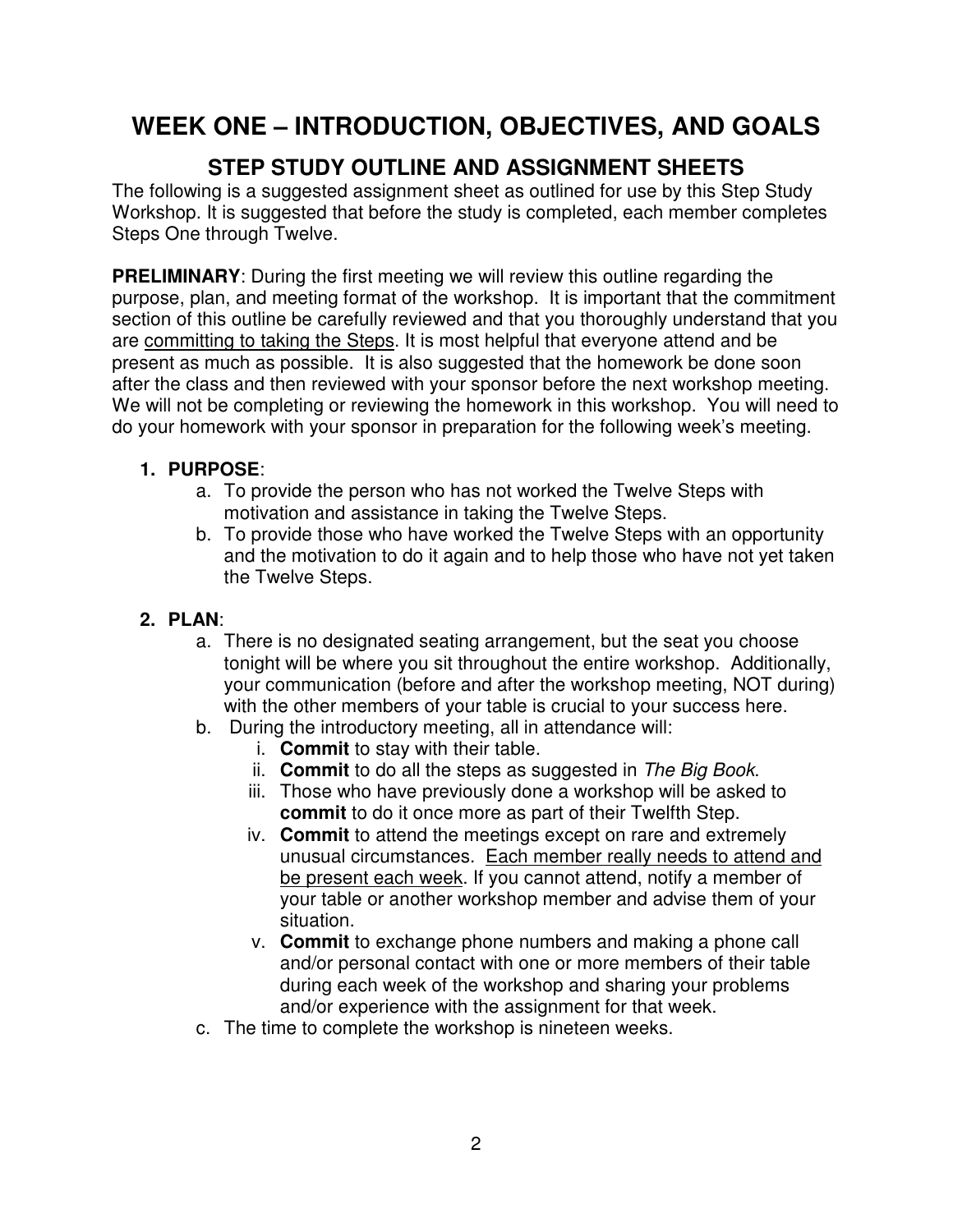# **STEP STUDY OUTLINE AND ASSIGNMENT SHEETS**

#### **3. MEETING FORMAT:**

- a. The leader simply discusses the assigned material and shares their experience in applying it in their own life.
- b. It is suggested that each member come to the meeting having read and studied the assignment from the previous week pertaining to the portions of the Big Book and Twelve and Twelve as they relate to the Step under consideration.
- c. The function of the member is to apply the principles of each Step in their lives and share their experience in a discussion of each Step with their sponsor.
- d. It is suggested that each member obtain a 3-ring binder, an ink pen, a highlighter pen, and 3-hole paper or notebook to record your notes and complete assignments.

#### **Meeting Reader Reads**

The Big Book of Alcoholics Anonymous Preface states: **"This book has become the BASIC TEXT of our society".** The forward to the first edition states: **"To show other alcoholics precisely how we have recovered",** and additionally on page 29 in The Big Book it states, "**Further on, clear-cut directions are given showing how we recovered".**

This is the task you are about to undertake!

### **PREFACE TO THE BIG BOOK OF ALCOHOLICS ANONYMOUS - HIGHLIGHTS READ: Page xi, paragraphs 1 – 2**

#### **READ AFTER: Page xi, paragraph 2**

**BASIC TEXT:** A "textbook" is a book that is used to transfer information from the mind of one human being through the written word, to the mind of another human being, thereby increasing the knowledge of the user of the textbook. A textbook is always written in a certain sequence. It assumes that the reader of the subject matter will know very little about it. It will start at a simple level and as the reader's knowledge increases, the material presented becomes a little more difficult.

The Big Book is a textbook written in a standard textbook format. It assumes that we know nothing about the disease of alcoholism. It starts by describing what the problem is, then describes the solution, and finally gives us a program of action so we can find the solution.

We believe that "The Doctor's Opinion" and the first four chapters in The Big Book prepare us for Chapter Five. If we go through The Big Book in this way, we will be able to see how each chapter dovetails into the next chapter, building information on information.

The other idea is that alcoholics haven't changed since 1939. Alcohol hasn't changed either. Therefore, we haven't found it necessary to change the program of recovery.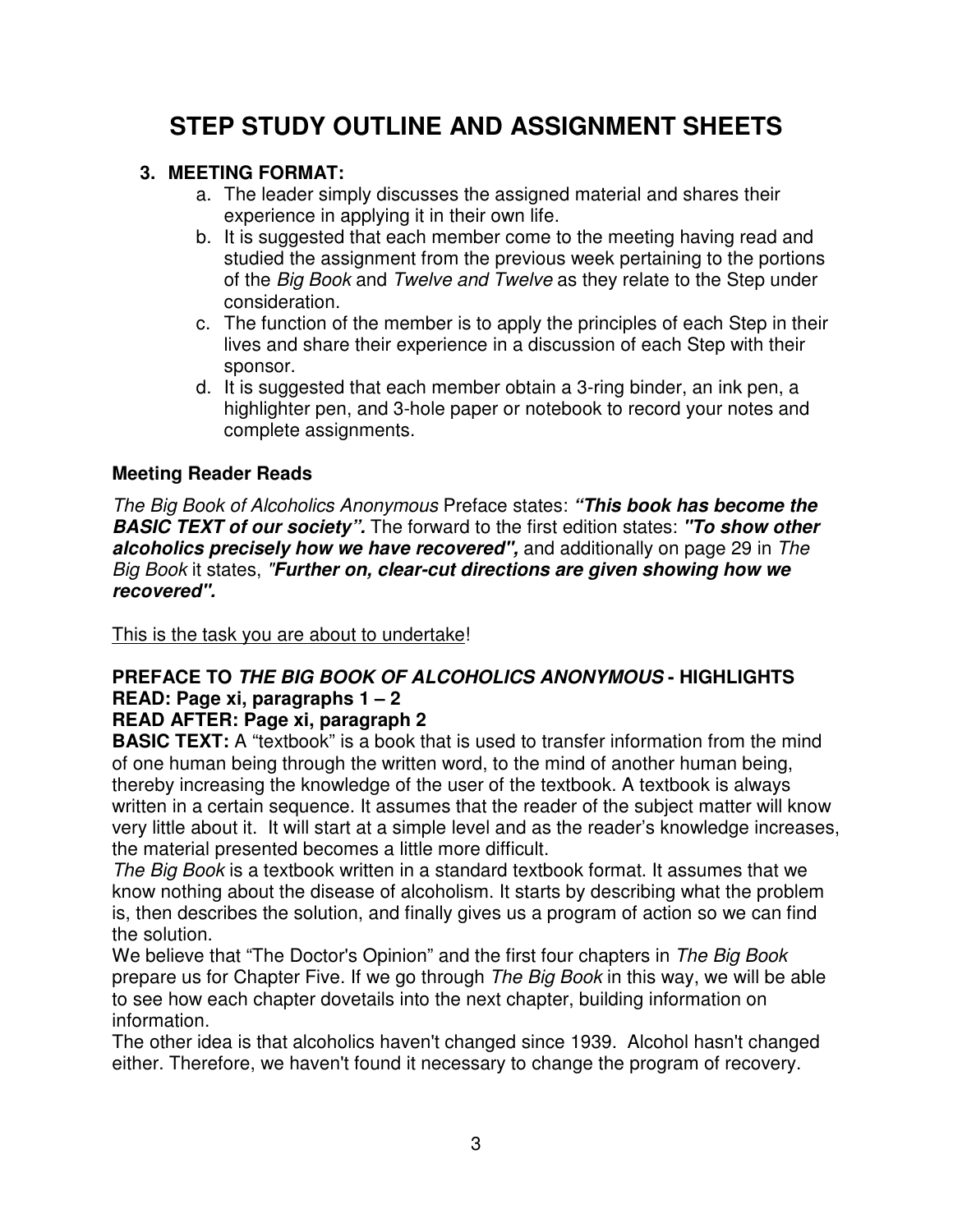#### **Workshop leader reads this page aloud – Attendees see page 5 Big Book Goals**

Let's take a look at the Table of Contents from the book **Alcoholics Anonymous,** affectionately referred to as **"The Big Book"**. The Big Book is structured and laid out in a very particular manner. When we read the "Doctor's Opinion" and "Chapter 1 – Bill's

Story" we are looking at the **problem**. More is revealed further on in The Big Book, but most of the information about the problem is found here in these two chapters. If we can truly see the problem, then we will be able to see there are two parts: 1) the physical allergy, and 2) the obsession of the mind. We will be able to understand the powerless condition of mind and body and concede that we truly are powerless. This is **Step One**. Step One says we are **powerless**… if we are powerless then obviously the solution lies within **power.**

As we continue to study The Big Book we will learn there is nothing we can do about the physical allergy of the body; that our only hope of recovery is through the mind.

"Chapter 2 – There Is a Solution",

"Chapter 3 – More About Alcoholism" and, "Chapter 4 – We Agnostics" gives us this information. From these chapters we learn that we might be able to come to believe that there is a Power greater than we are which can restore us to sanity. This is **Step Two**.

So, if the problem is that we are powerless and the solution is a Power greater than ourselves, then the only other thing we need to know is, how do you find this Power?

|                | <b>CONTENTS</b>                                                                                                                     |              |
|----------------|-------------------------------------------------------------------------------------------------------------------------------------|--------------|
| Chapter        |                                                                                                                                     | Page         |
|                | <b>PREFACE</b>                                                                                                                      | xi           |
|                | <b>FOREWORD TO FIRST EDITION</b>                                                                                                    | xiii         |
|                | <b>FOREWORD TO SECOND EDITION</b>                                                                                                   | <b>XV</b>    |
|                | <b>FOREWORD TO THIRD EDITION</b>                                                                                                    | xxii         |
|                | <b>FOREWORD TO FOURTH EDITION</b>                                                                                                   | xxiii        |
|                | <b>THE DOCTOR'S OPINION</b>                                                                                                         | <b>XXV</b>   |
| T.             | <b>BILL'S STORY</b>                                                                                                                 | $\mathbf{1}$ |
| $\overline{2}$ | <b>THERE IS A SOLUTION</b>                                                                                                          | 17           |
| з              | <b>MORE ABOUT ALCOHOLISM</b>                                                                                                        | 30           |
| 4              | <b>WE AGNOSTICS</b>                                                                                                                 | 44           |
| 5              | <b>HOW IT WORKS</b>                                                                                                                 | 58           |
| 6              | <b>INTO ACTION</b>                                                                                                                  | 72           |
| 7              | <b>WORKING WITH OTHERS</b>                                                                                                          | 89           |
| 8              | <b>TO WIVES</b>                                                                                                                     | 104          |
| Q              | THE FAMILY AFTERWARD                                                                                                                | 122          |
| 10             | <b>TO EMPLOYERS</b>                                                                                                                 | 136          |
| 11             | <b>A VISION FOR YOU</b>                                                                                                             | 151          |
|                | PERSONAL STORIES                                                                                                                    |              |
|                | <b>PART I</b><br>Pioneers of A.A.                                                                                                   |              |
|                | <b>DOCTOR BOB'S NIGHTMARE</b>                                                                                                       | 171          |
|                | A co-founder of Alcoholics Anonymous. The<br>birth of our Society dates from his first day of<br>permanent sobriety, June 10, 1935. |              |

Again, The Big Book gives us what we need…**a Practical Program of Action** which is laid out in "Chapter 5 – How It Works", "Chapter 6 – Into Action", and "Chapter 7 – Working with Others". These three chapters contain the remaining suggested steps; **Steps Three through Twelve** which **are the Practical Program of Action**.

#### If we **apply** this **Practical Program of Action** (Steps Three through Twelve), **in our lives**, then **we will find the Power which will overcome our powerless condition**. **\*\*It's just that simple!\*\***

The Big Book is written in a specific sequence to convey certain ideas in a precise order so that we may recover from alcoholism which makes Alcoholics Anonymous an especially fascinating book!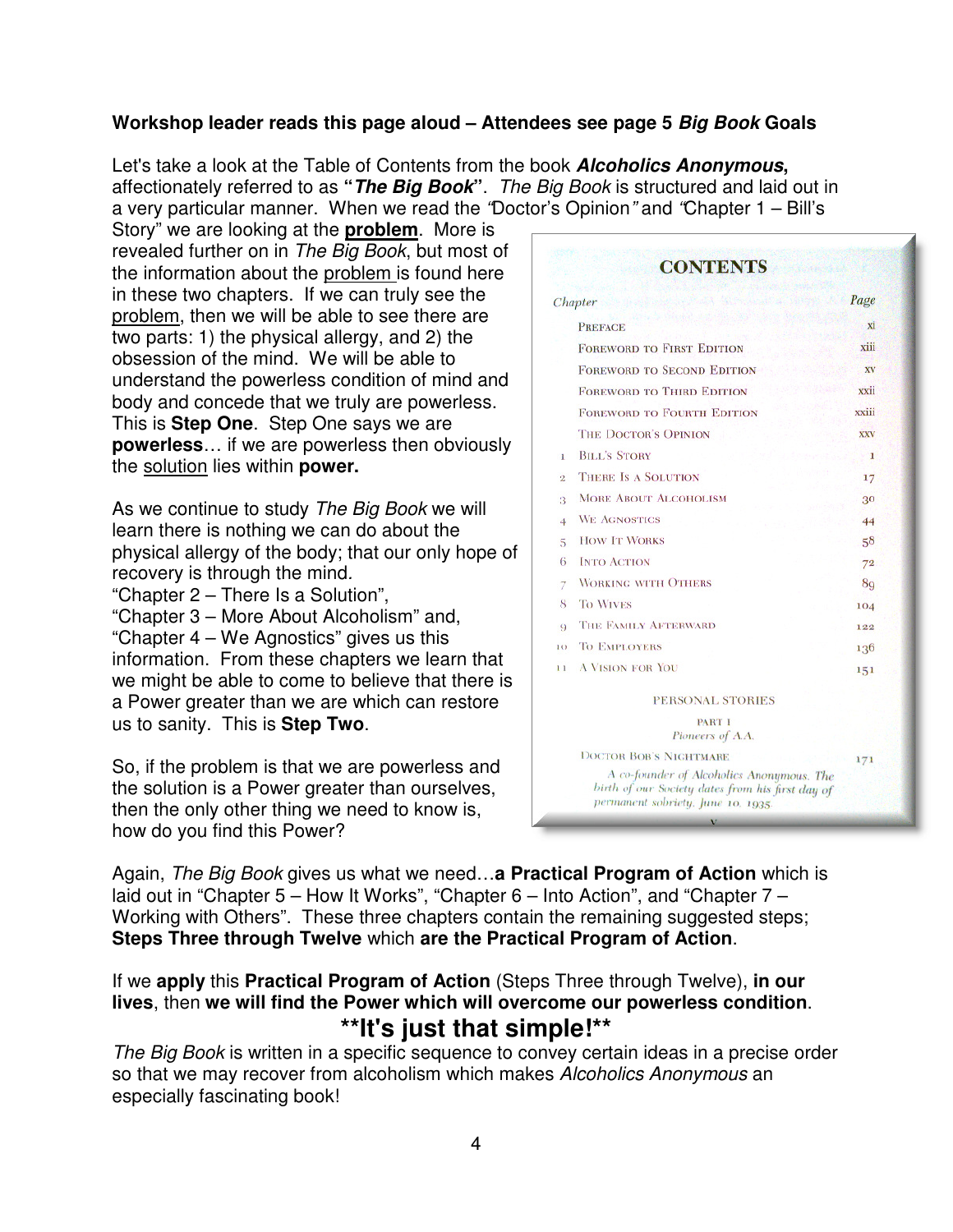| <b>Goal One: Problem</b>          |                   |  |
|-----------------------------------|-------------------|--|
| <b>Doctor's Opinion</b>           | STEP <sub>1</sub> |  |
| Chapter 1:<br><b>Bill's Story</b> | <b>POWERLESS</b>  |  |

# **Goal Two: Solution**

| Chapter 2:                 |                   |
|----------------------------|-------------------|
| <b>There is a Solution</b> | STEP <sub>2</sub> |
| Chapter 3:                 |                   |
| More About Alcoholism      |                   |
| Chapter 4:                 | <b>POWER</b>      |
| <b>We Agnostics</b>        |                   |

# **Goal Three: Action Necessary for Recovery**

| Chapter 5:                 |                         |  |
|----------------------------|-------------------------|--|
| <b>How It Works</b>        | STEPS 3, 4, 5, 6, 7, 8, |  |
| Chapter 6:                 | 9, 10, 11, 12           |  |
| <b>Into Action</b>         |                         |  |
| Chapter 7:                 | <b>HOW TO FIND</b>      |  |
| <b>Working With Others</b> | <b>THE POWER</b>        |  |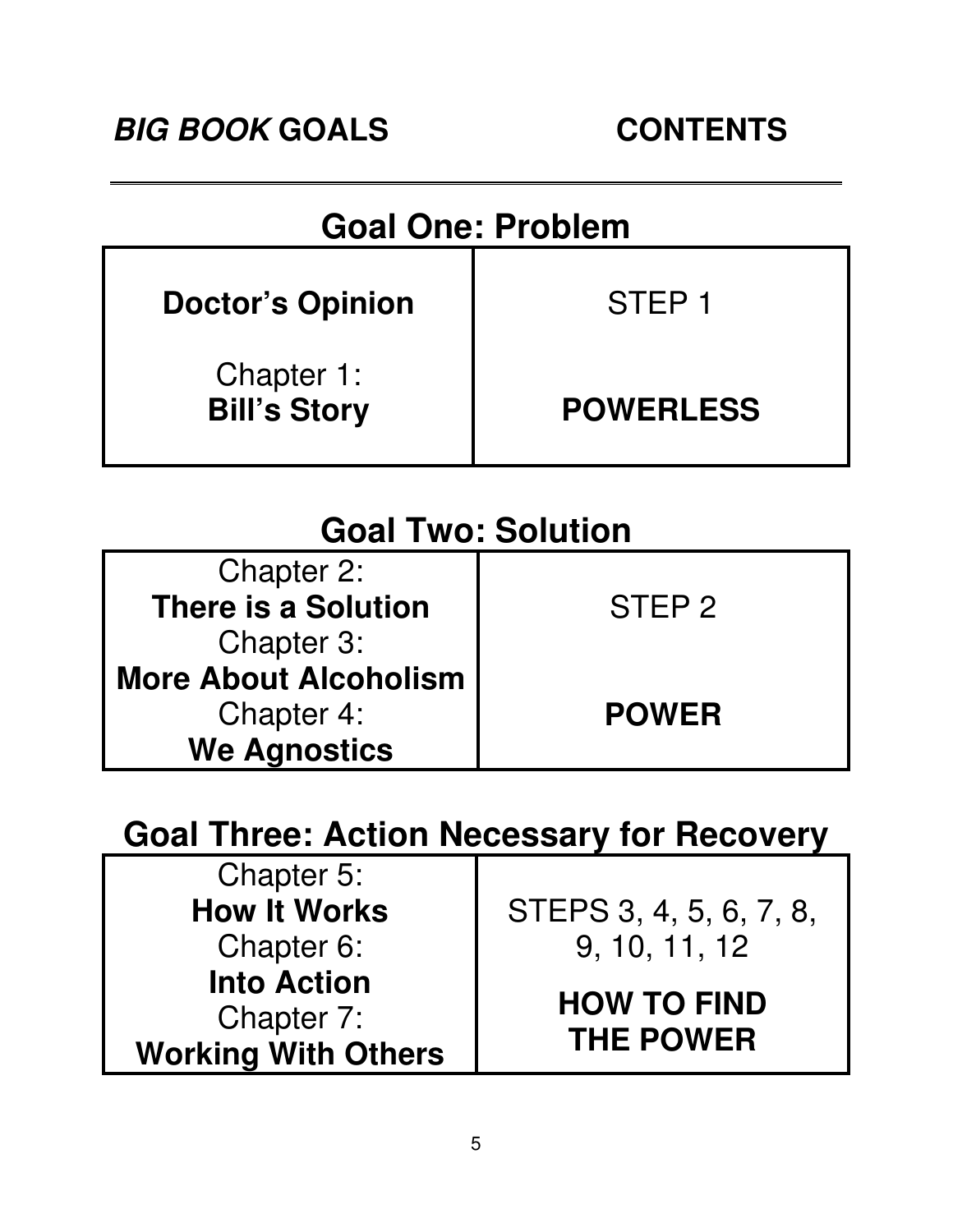# **FORWARD TO FIRST EDITION HIGHLIGHTS**

#### **READ AFTER: Page xiii, paragraph 1**

The Big Book, "Forward to the First Edition" suggests two pertinent ideas:

**1.** This book was written by Bill W. and edited by forty sober people.When first published, there were more than 100 men and women who had recovered with the information as set forth in this book. They recovered from the same problems that we as alcoholics have today.

**2. To show other alcoholics precisely how we have recovered is the main purpose of this book.** Our book does not deal with membership or fellowship. It deals with **recovery only**. If we choose to do what the first 100 people did to recover, then we should expect the same results, which is recovery from the disease of alcoholism.

#### **FORWARD TO THE SECOND EDITION DR. SILKWORTH'S DIAGNOSIS**

#### **READ AT: Page xvi, 9 lines from the top**

**From this doctor, the broker had learned the grave nature of alcoholism.** 

In 1933, Dr. Silkworth treated Bill W. and explained what he believed to be the disease of alcoholism. He believed:

- 1. It was **NOT Lack of Will Power.**
- 2. It was **NOT Lack of Moral Character.**
- 3. It was **NOT Sin.**

Dr. Silkworth said: "Bill, I believe **alcoholism is an actual disease** and a peculiar disease."

- 1. It is a disease of the **body** as well as
- 2. A disease of the **mind**.

The doctor said, "Bill, when people like you drink, they react entirely different than normal people. Normal people take a drink and they get a slightly warm, comfortable, relaxing feeling. They may have one or two drinks and that's all they want to drink. But people like you drink a drink and you get a **physical feeling** in your body that produces a **physical craving** that **demands more** of the same. When you start, instead of one or two, you end up with three, four, six, eight, ten, until you get **drunk, sick, and in trouble.** This is **abnormal** and it only happens to **one out of ten people.** Therefore Bill, I'll say that **physically** you have become **allergic** to alcohol and react abnormally to it."

"Also, you have developed an **obsession of the mind**. Normal people do not care if they drink or not. They can drink today, tomorrow, or a month from now and it is not a big deal to them. But, people like you, Bill, have developed an **obsession of the mind** to drink. That **obsession** is so strong that it will make you believe something that isn't true."

"From time to time, you have been told that you cannot drink, and from time to time, you've known you cannot drink. From time to time you've even sworn off drinking. But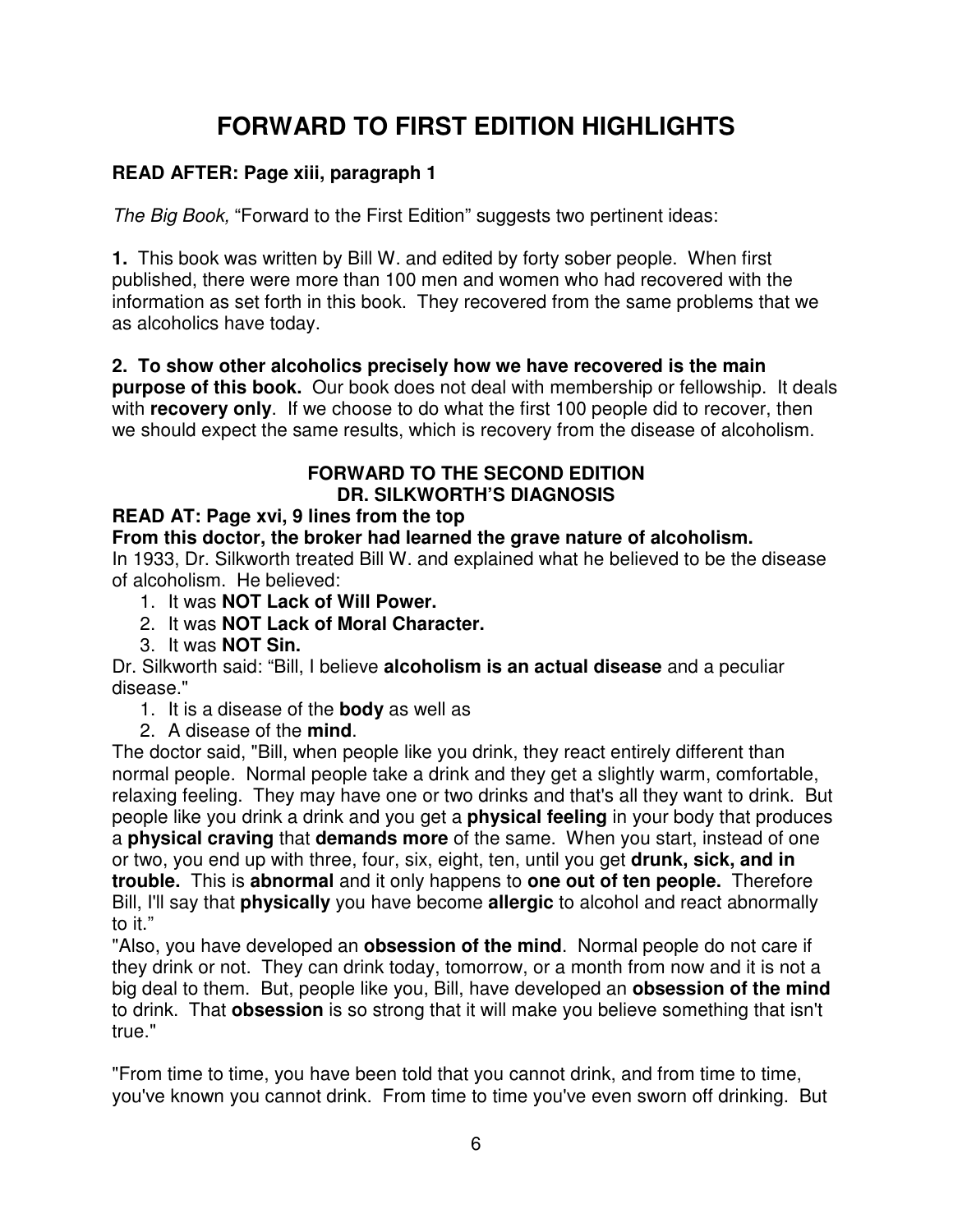the **obsession of the mind** is an idea that says you can now drink. This time it will be different. This time you will only take one drink. That **obsession** is so strong that it makes you believe you can drink and just before you drink you know it's going to be OK. It will always lead you back to taking a drink, then the drink will trigger the allergy, and then you will be unable to stop drinking. **People like you have become hopeless.**" After this conversation, Bill left a hospital and stayed sober for a while. But his **obsession of the mind** told him he could drink, and he did. One year later, he was put back into that hospital under Dr. Silkworth's care again and this time the doctor **pronounced him incurable**. He left in the summer of 1934, knowing he could not drink, and **fear kept him sober for a while**. On Armistice Day, 1934, his mind told him he could drink. He took a drink and triggered the allergy and couldn't stop.

# **EBBY THATCHER'S OPINION**

Ebby, who had been in the Oxford Group, came to visit Bill and gave Bill two additional pieces of information. Dr. Silkworth had explained the **problem**. Ebby T. said: "Bill, the **solution** to that problem is **finding a power greater than human power**. People like us have become absolutely **powerless over alcohol**. If we are to recover, we have to find a **Power greater than alcohol**, greater than we are and greater than human power. If human power would have worked, we would have recovered a long time ago. Willpower would have done it, doctors would have done it, and ministers would have done it. But none of them have helped us. If we can **find the power greater than human power, then we can recover!** The Oxford Group has given me a **practical program of action** and they guarantee that if I **apply it in my life**, I would find that power and I wouldn't have to drink anymore. Look at me; I've been sober for two months."

Bill knew Ebby and how he drank. He knew a miracle had happened in Ebby's life. From these three pieces of information, he **recovered** from his disease!

- 1. He learned the **PROBLEM** from Dr. Silkworth.
- 2. He learned the **SOLUTION** from Ebby T. and the Oxford Group.
- 3. He received the **PRACTICAL PROGRAM OF ACTION.**

Bill applied the action in his life and found that Power and never had a drink again!

Bill W. got sober December 12, 1934 and passed away sober in January 1971, with thirty-five years of sobriety.

**Closing:** It is now time to end our meeting for this evening. After a moment of silence for the alcoholic who still suffers, please join me in reading "A Vision for You", found on page 164 of The Big Book of Alcoholics Anonymous.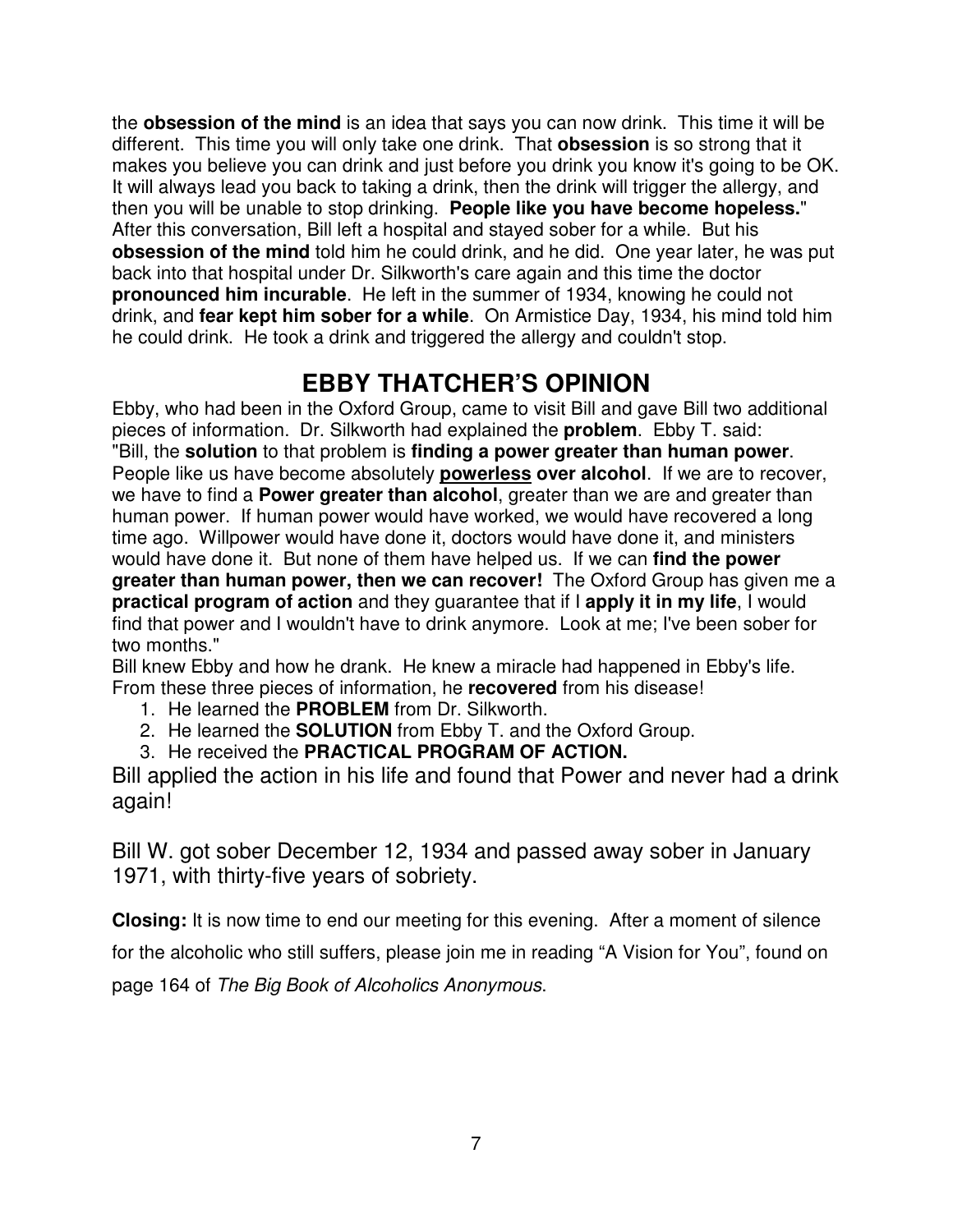# **THE BIG BOOK WORKSHOP HOMEWORK ASSIGNMENT**

#### **\*\*\*NOTE: It is suggested that the homework be done soon after the workshop meeting and then reviewed with your sponsor before the next workshop meeting.**

- **1)** Read **"Step One"** in the Twelve and Twelve book HIGHLIGHT ANYTHING YOU CAN RELATE TO!
- **2)** Read "The Doctor's Opinion" in The Big Book (1<sup>st</sup> Time) -- USE HIGHLIGHTER! (Just read and highlight the 1st time through the doctor's opinion.)
- **3)** Read "The Doctor's Opinion" in The Big Book (2<sup>nd</sup> Time). Answer the work assignment questions below. Begin to write "**How You Were Powerless over Alcohol**". It is equally important to write any reservations you may have about the fact you are powerless over alcohol.<br> **WODK ACCE Alcohol".** It is equally important to write any reservations you may have about the fact you are powerless over alcohol.

# **WORK ASSIGNMENT QUESTIONS** Always answered the UCBS Container with the Doctor's Opinion" and the sention of the UCBS Container to the Doctor's Opinion" and the sention of the UCBS Container to the Doctor's Opinion" and th **"The Doctor's Opinion"**

#### **Page xxv, paragraph 1**

- **1.** Are you interested in the doctor's estimate or the physical part of your disease…to discover the fact that you are powerless over alcohol after the first drink you take?
- **2.** Was the testimony which came from medical men who have had experience with our suffering and our recovery helpful to you? **(MUST)**

#### **Page xxv, paragraph 3**

**1.** Are you the type who is hopeless? (You want to quit and cannot stay quit. You drink when you are already drunk. You drink when you do not want to drink.)

#### **Page xxv, paragraph 5**

**1.** Are you the type where other methods failed completely? (Nothing you tried worked?)

#### **Page xxvi, paragraph 1**

**1.** Are you willing to believe The Big Book as a remedy for you and can you rely on what these people who wrote the book say about themselves?

#### **Page xxvi, paragraph 2**

- **1.** Do you believe that your body is as abnormal as your mind after the first drink? **(MUST)**
- **2.** Did any explanation you got from yourself, or others, as to why you couldn't control your drinking satisfy you?
- **3.** Did any picture view, which left out the physical factor, feel incomplete?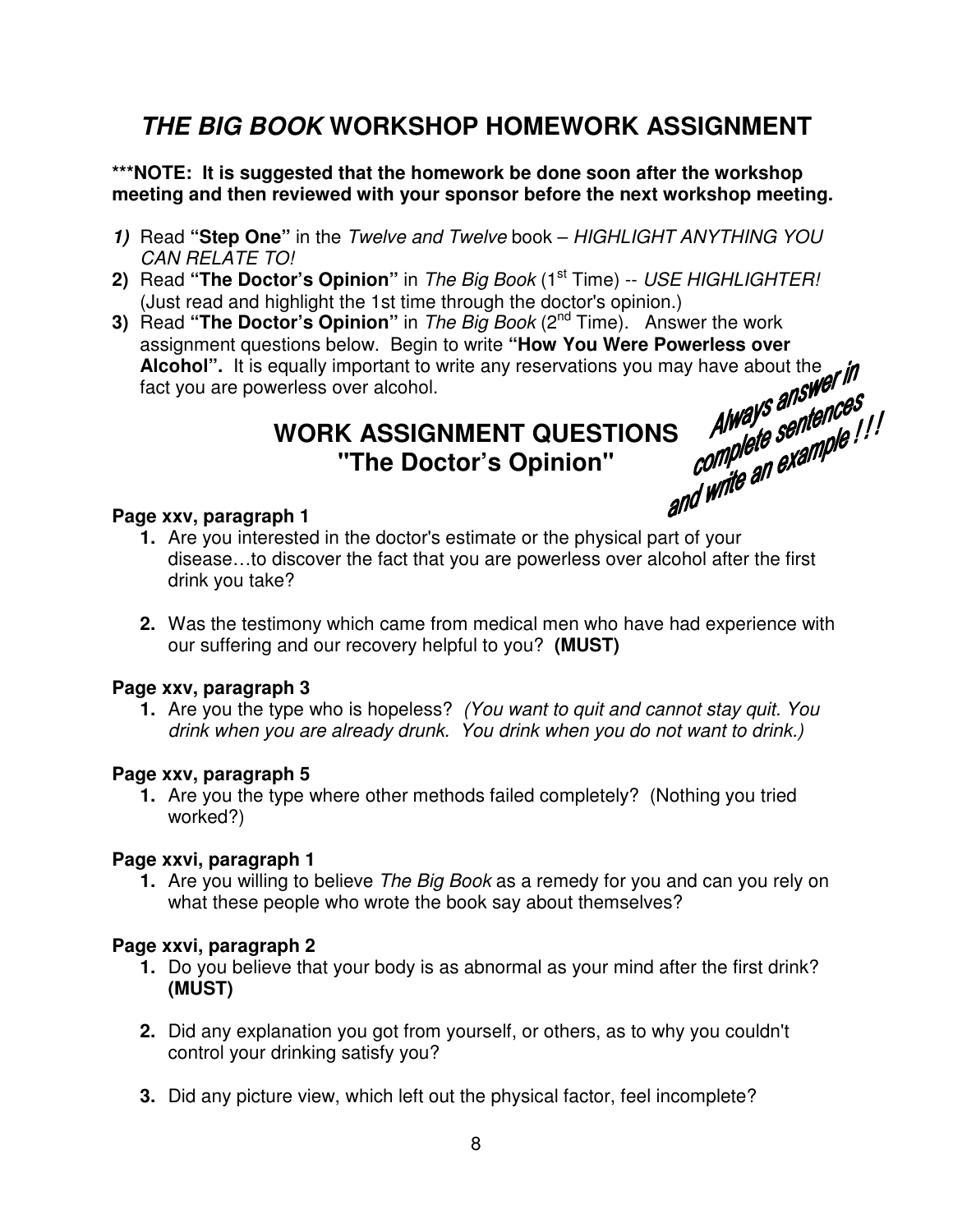#### **Page xxvi, paragraph 3**

**1.** Does the doctor's theory that you have an allergy to alcohol and/or drugs interest you? Does it make good sense? Does it explain many things that you could not otherwise account for?

#### **Page xxvi, paragraph 4**

- 1. Do you believe that some form of a "spiritual experience" is of urgent importance to you?
- 2. Do you believe that any human can apply the power of good that is needed to produce this "spiritual experience"?

#### **Page xxvii, paragraph 6**

1. Can you believe that a Power greater than yourself is what is necessary to pull you back from the gates of death and as being the only possible solution?

#### **Page xxviii, paragraph 1**

- **1.** Do you believe when you put alcohol and/or drugs in your body that the reaction is like an allergy and there is a craving for more? Has this craving happened to you with alcohol or drugs?
- **2.** Can you safely use alcohol in any form? Did you form the habit? Could you break it? Did you lose your self-confidence? Did you lose your reliance upon things human? Did major problems pile up on you and become difficult to solve?

#### **Page xxviii, paragraph 2**

- **1.** Did frothy emotional appeal from others work on you? Do you believe the message which can interest and hold you must have **depth and weight?**  (depth = 'great detail' & weight = 'proof that it works'). Do you believe the message must be more than emotional? More than intellectual?
- **2.** Do you believe that in order to re-create your life, your ideals must be **grounded in a Power greater than yourself? (MUST)**

#### **Page xxviii, paragraph 4**

- **1.** Did you drink for the **effect** produced by alcohol? Did this effect become so elusive that after a time, even though you knew it was injurious, you could not **differentiate the truth from the false?**
- **2.** Did your life using alcohol seem to be the only normal one for you?
- **3. Untreated**, are you restless, irritable and discontented? Do you believe that in recovery, you must experience the sense of ease and comfort you got from drinking, and if not, you will drink again? Do you believe there will be little hope for your recovery unless you experience an entire psychic change?